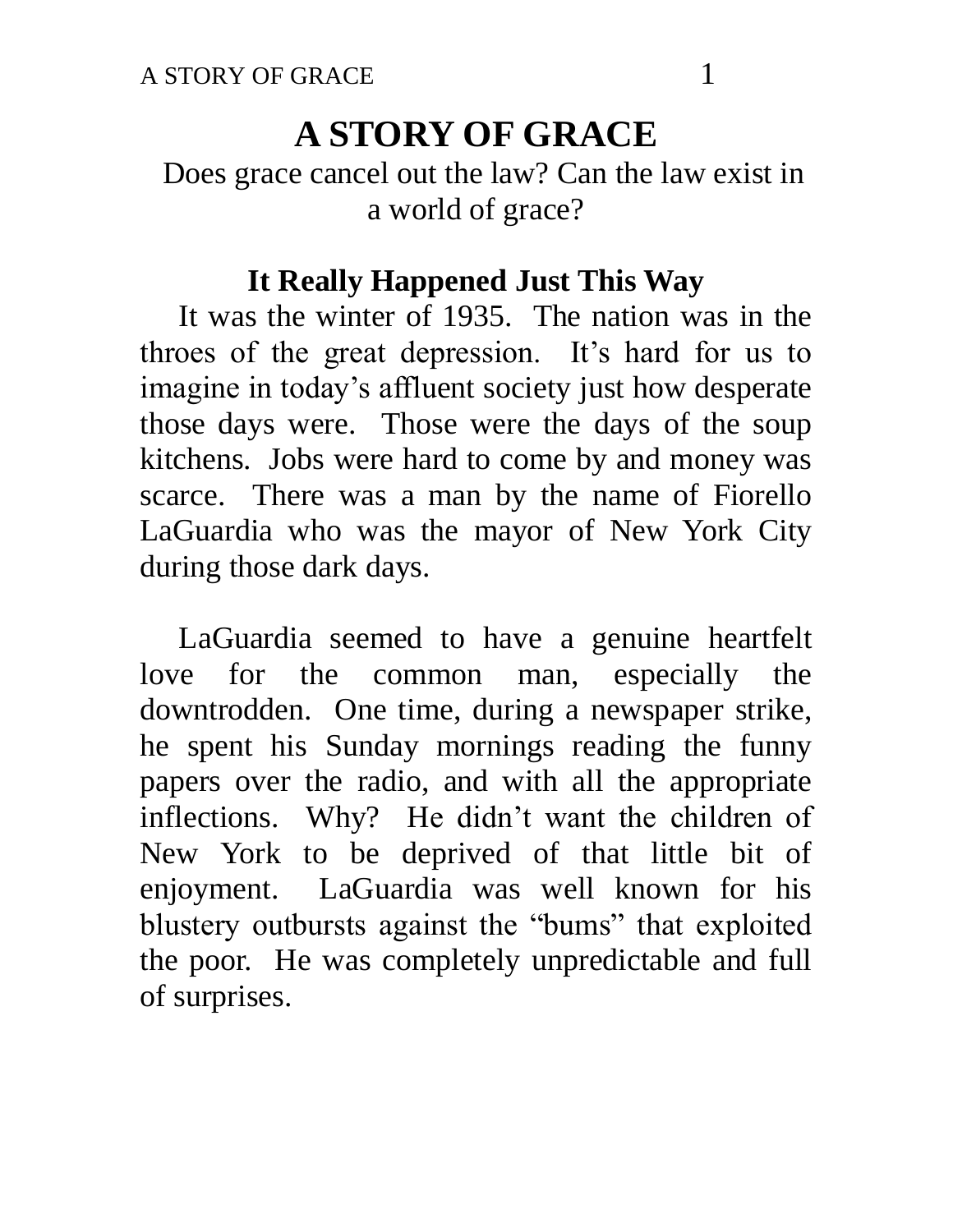#### **The Night Court Events**

 One night he showed up at a night court in one of the poorest wards of the city, and that's where this phase of our story begins. He dismissed the presiding judge for the evening and sent him home to his family. Then the mayor himself took over the bench.

 As it happened on that bitterly cold night, a tattered old woman stood before the bench, accused of stealing a loaf of bread. You must understand these were desperate times. A lot of people were going hungry.

 With quivering lips and tear filled eyes, she admitted to the theft. "But," she added, "My daughter's husband has deserted her, she is sick, and her children are crying because they have nothing to eat."

 The shopkeeper, however, refused to drop the charges. "It's a bad neighborhood your honor, she's guilty," he shouted. "The law must be upheld, she's got to be punished to teach other people a lesson." LaGuardia knew that her accuser was right. The very office that he swore to uphold required that he enforce the letter of the law.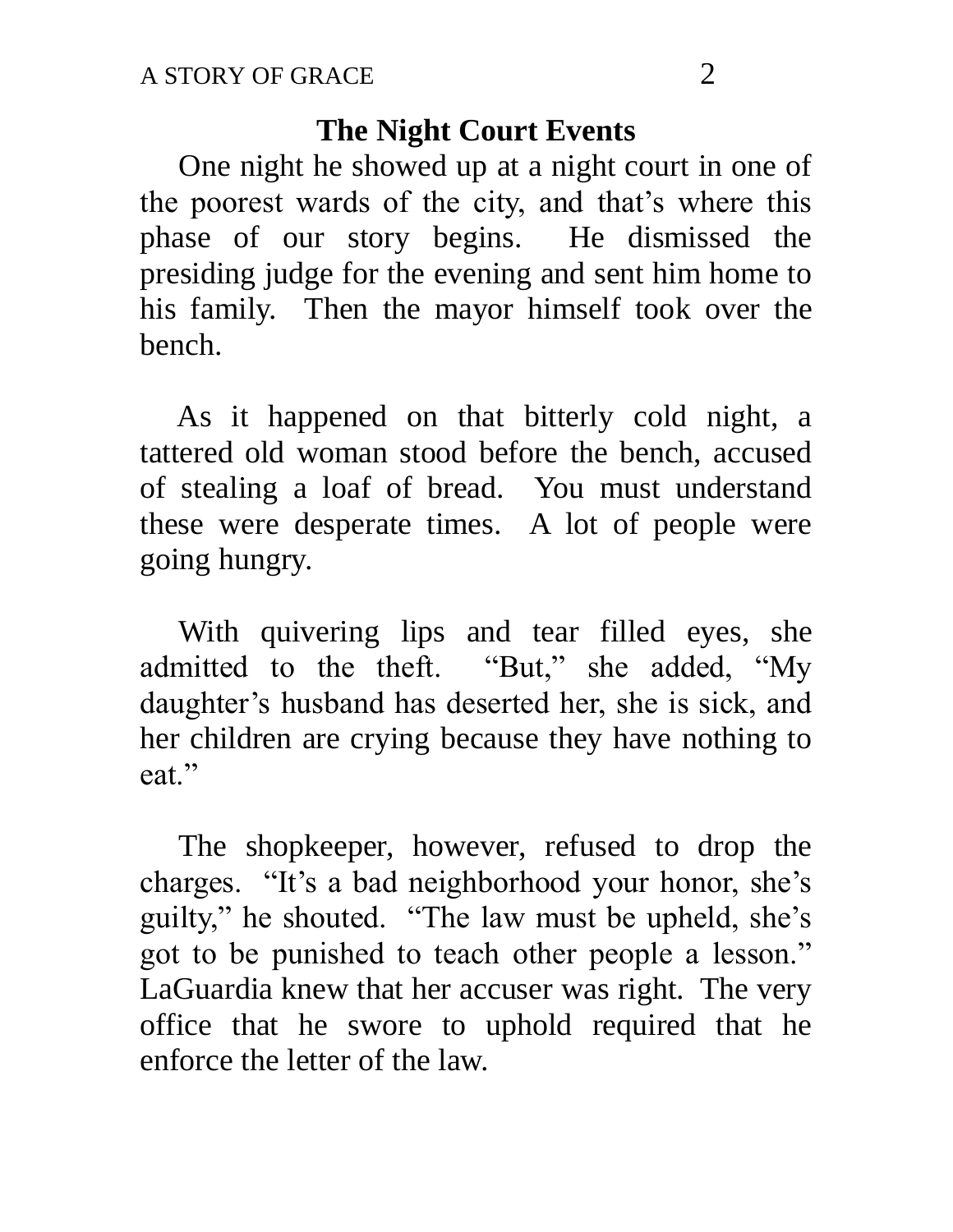#### **Law Must Be Upheld**

 LaGuardia sighed. He turned to the old woman and said, "I've got to punish you; the law makes no exceptions." He then pronounced the sentence. The old woman shuddered when she heard the words: "Ten dollars or ten days in jail." But already the judge was reaching into his pocket. He pulled out a ten-dollar bill and threw it into his hat. "Here's the ten-dollar fine which I now remit. Furthermore, I'm fining everyone in this courtroom fifty cents for living in a town where a person has to steal bread so that her grandchildren can eat. Mr. Bailiff collect the fines and give them to the defendant."

 Sitting in that courtroom that night were about seventy petty criminals, a few New York policemen, and her accuser, a fuming, red faced, storekeeper. The bewildered old grandmother left the courtroom with \$47.50. In those days this was enough to buy groceries for several months.

 That's a very good story, and it's a true story, but how is that relevant to us today? Let's review the event and see what really took place that cold winter evening.

# **An Analysis of The Events of That Evening**

1. Was the storekeeper correct in his accusation? Yes.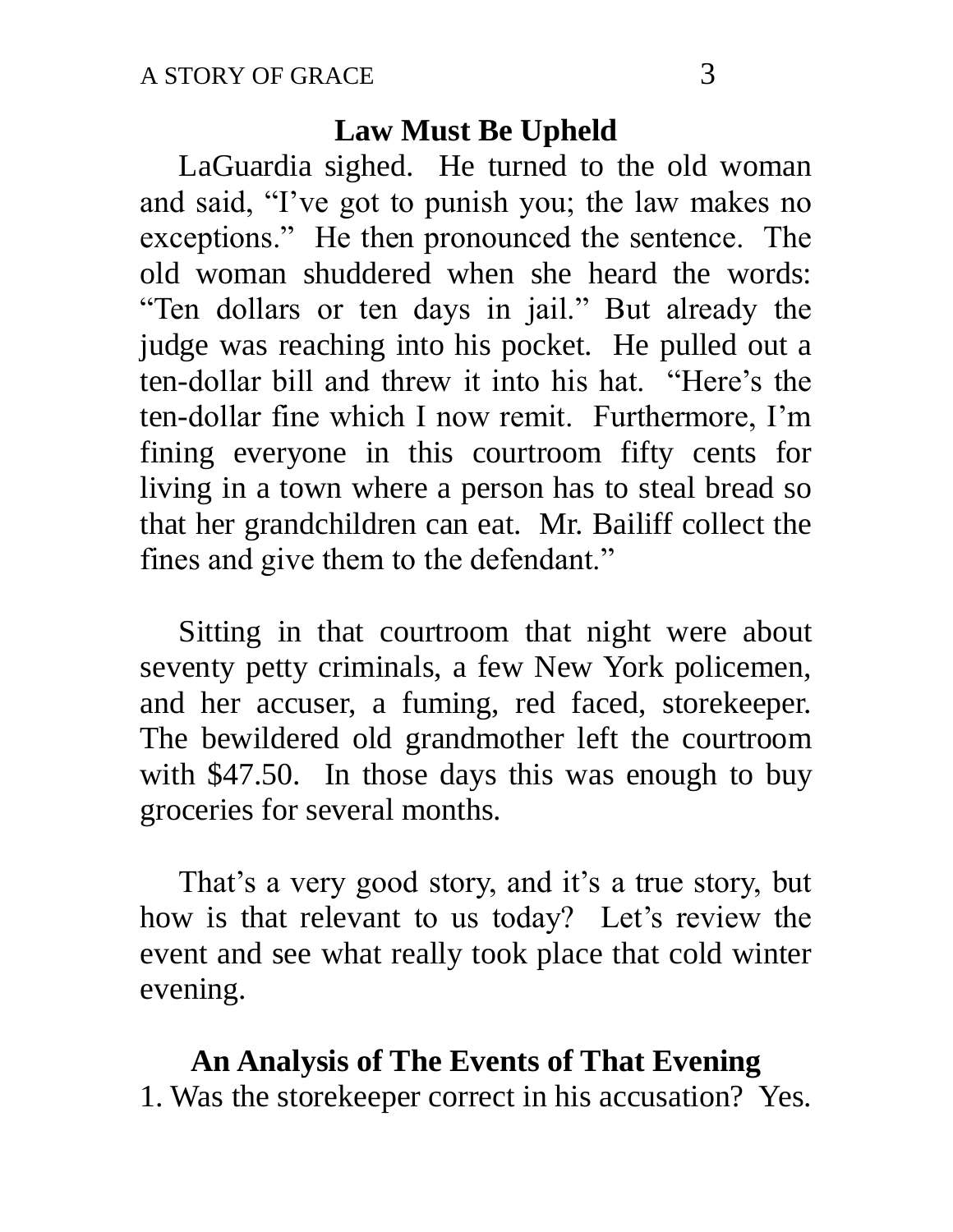The old woman was guilty.

2. Was guilt confessed? Yes. She admitted the theft.

3. Did her reason for stealing make any difference to the law? No. The law can make no exceptions.

4. Was the judgment decreed and sentencing pronounced? Yes. The old grandmother was found guilty and sentenced to a fine she could not pay. 5. Was justice carried out, thus satisfying the law? Yes. The fine was paid in full.

6. Was grace extended? Yes. The guilty party walked out of that courtroom completely free with her penalty paid.

7. Did the guilty party do anything at all to deserve or earn the grace received? Not a thing. It was free and there for her to accept.

8. Was the law done away? No. The law is still intact, and it's still against the law to steal bread in New York City. The law was neither changed, adjusted, sidestepped nor done-away.

9. Having received grace, is the grandmother now free of the law to go steal again? As Paul would say,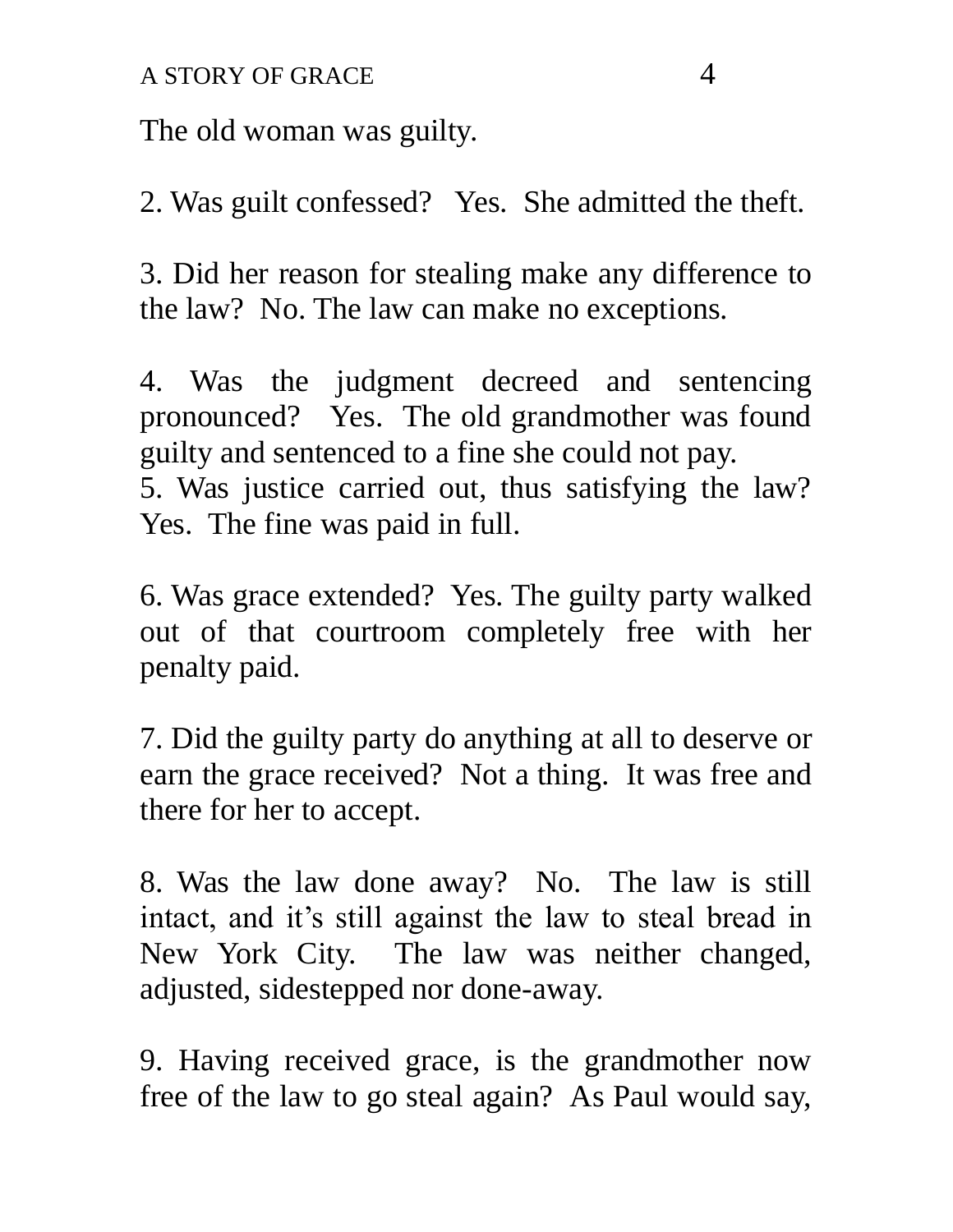"God forbid."

# **Could We Therefore Conclude That -**

The law was fulfilled.

Justice was done.

Her accuser silenced.

Compassion won out over the law, yet the law is still intact.

I think we have no other choice. What about you?

# **But How Does This Story Relate To Us?**

 Actually, we started this story in the middle. Have you ever walked into the middle of a movie, and then had to sit through the beginning in order to understand the ending? You see, our story actually began nearly six thousand years ago, in the Garden of Eden, with the fall of man.

 Can you see the parallel? Can't you imagine Satan standing before God's throne shouting, "**GUILTY**- **GUILTY**, you must enforce the law, there can be no exceptions?" And there is mankind, the weight of guilt too heavy to bear; a penalty too horrible to contemplate.

 Does it matter how justifiable the reason for our crime or what excuse we offer? As LaGuardia said, "The law can make no exceptions." Just as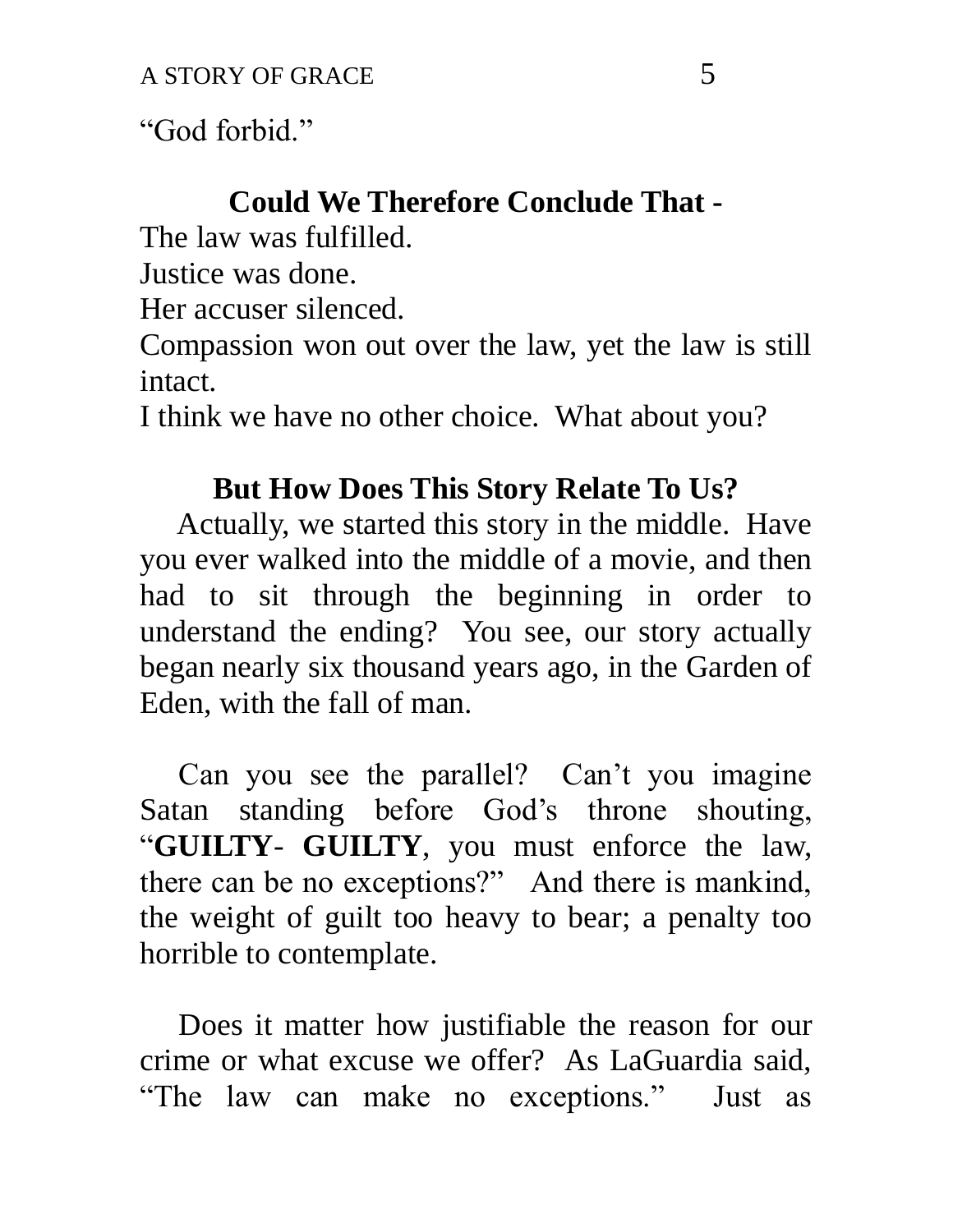LaGuardia had to uphold the laws of New York City, God had to uphold his heavenly laws.

#### **The Quandary**

 Apparently Satan thought he had forced God into choosing between destroying the law or mankind. It's either or, for God to be true, for God to be righteous, for God to be God. Action had to be taken, otherwise the law is effete and of no effect. The very foundation of the government of God is challenged. For no government can function without law.

 What then must be done? It was man that sinned; therefore man must pay. But if man pays then man will be no more. Satan will have accomplished his objective; which was then as it is now, to destroy mankind.

#### **Is There An Answer?**

 But what if there should come a second Adam? What if another Adam should come who is totally obedient to God, completely sinless, and qualified in every way to pay the death penalty for all who come to Him in humble submission? Could He, would He, step into man's place and die in his stead?

 We read of just such a Man in Revelation 5:5 where it tells of the Lion of the tribe of Judah, the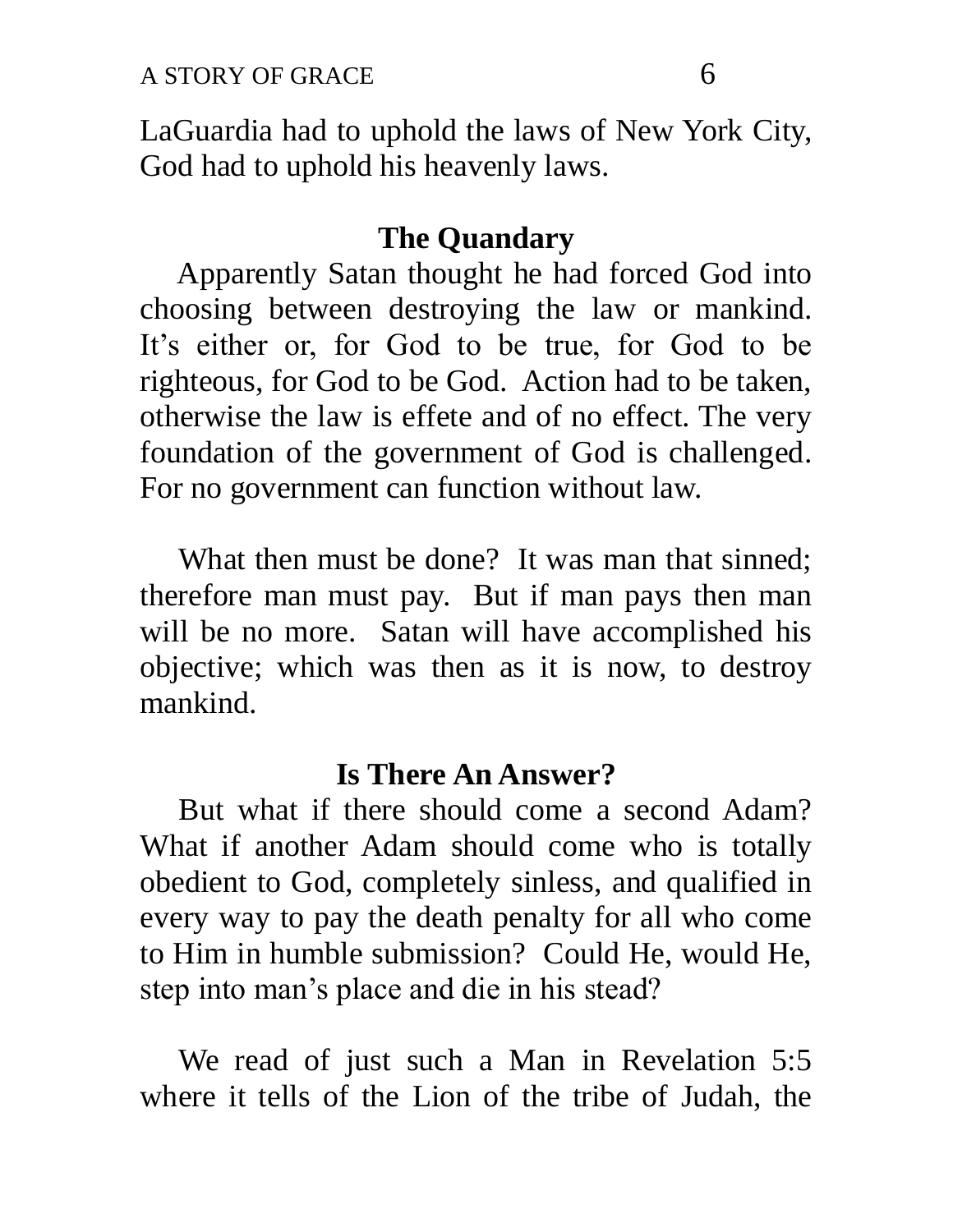Root of David, who has qualified to open the book of life. As a matter of fact, we read of Him from Genesis to Revelation. The scarlet thread of His redeeming blood can be traced throughout the Bible. He is described in Philippians 2:6-8 as being in the form of God, but humbled Himself to the likeness of man. He came to serve, not to be served and was obedient unto death.

#### **The Son Of God Had To Become A Son Of Man**

 As mentioned, it was man that sinned; therefore man must pay. Just as Adam's sin sentenced every human to death, so this Man offers eternal life to everyone who believes in Him. And having accepted and believed what God has done through His Son, we then become buried with Him in baptism into his death. Paul tells us in Romans 5 that, "Like as Christ was raised up from the dead by the glory of the Father, we also shall be raised in the likeness of His resurrection."

 God's inspired word says in Romans 5:19, "For if by one man's disobedience many were made sinners, so by the obedience of one shall all be made righteous." And in I Corinthians 15:22 "For as in Adam all die, even so in Christ, shall all be made alive." Also in verse 45 "And so it is written. The first Adam was made a living soul (physical) and the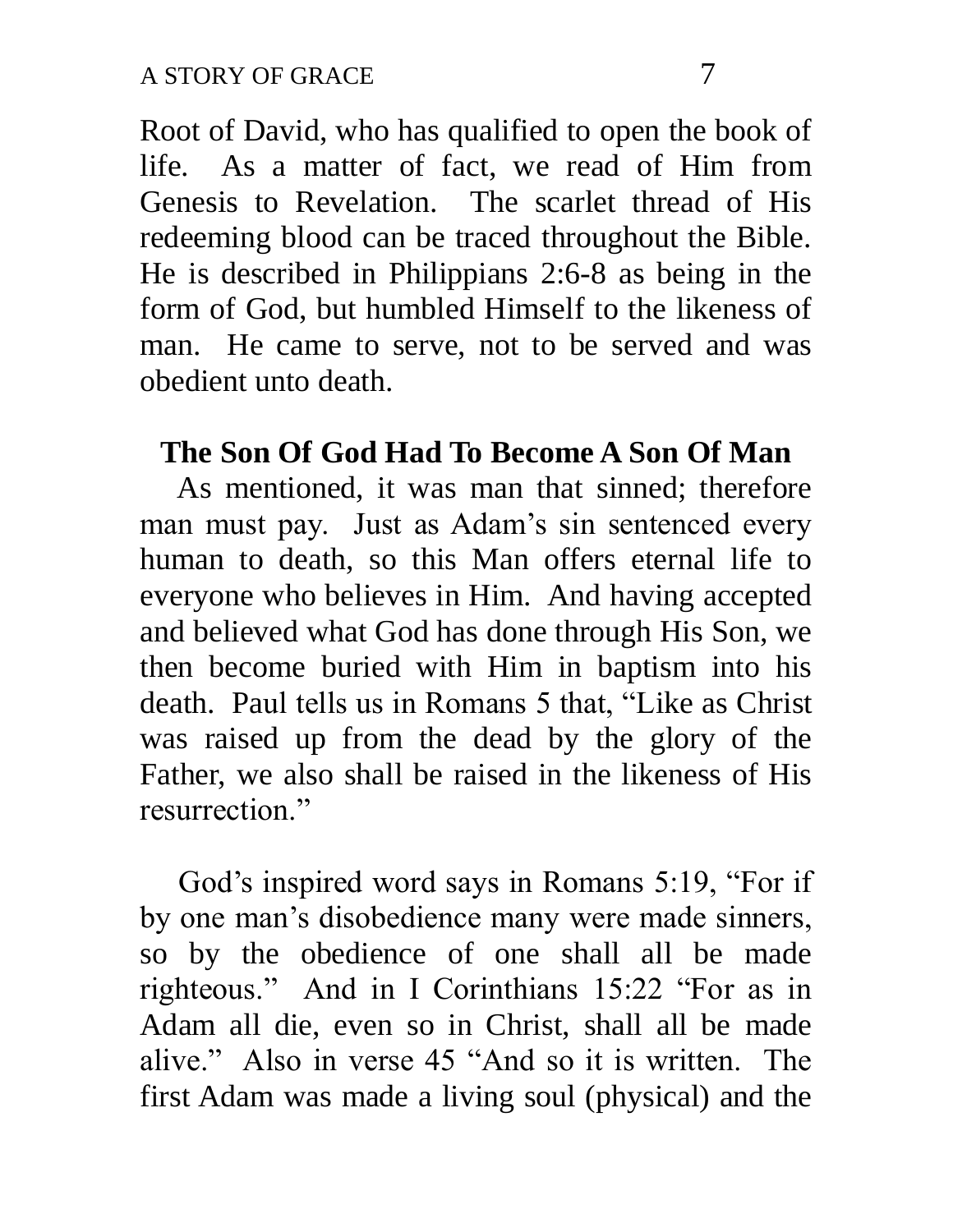last Adam was made a quickening spirit (spiritual)."

# **The Analysis**

 What would our answers be if we asked the same questions about the grace extended to us as we did about the grace extended to the old grandmother? Well, let's do that and find out.

1. Is our accuser correct in his accusation? Yes. All mankind has sinned.

2. Was guilt confessed? Yes. We have confessed our sins before God.

3. Did our reason for sinning make any difference to the law? No. The law can make no exceptions.

4.Was judgment decreed and sentencing pronounced? Yes. All mankind was found guilty and sentenced to a penalty it could not pay.

5. Was justice carried out thus satisfying the law? Yes. The death decree was accomplished.

6. Was grace extended? Yes. The guilty party rose up from the waters of baptism completely free and our penalty paid in full.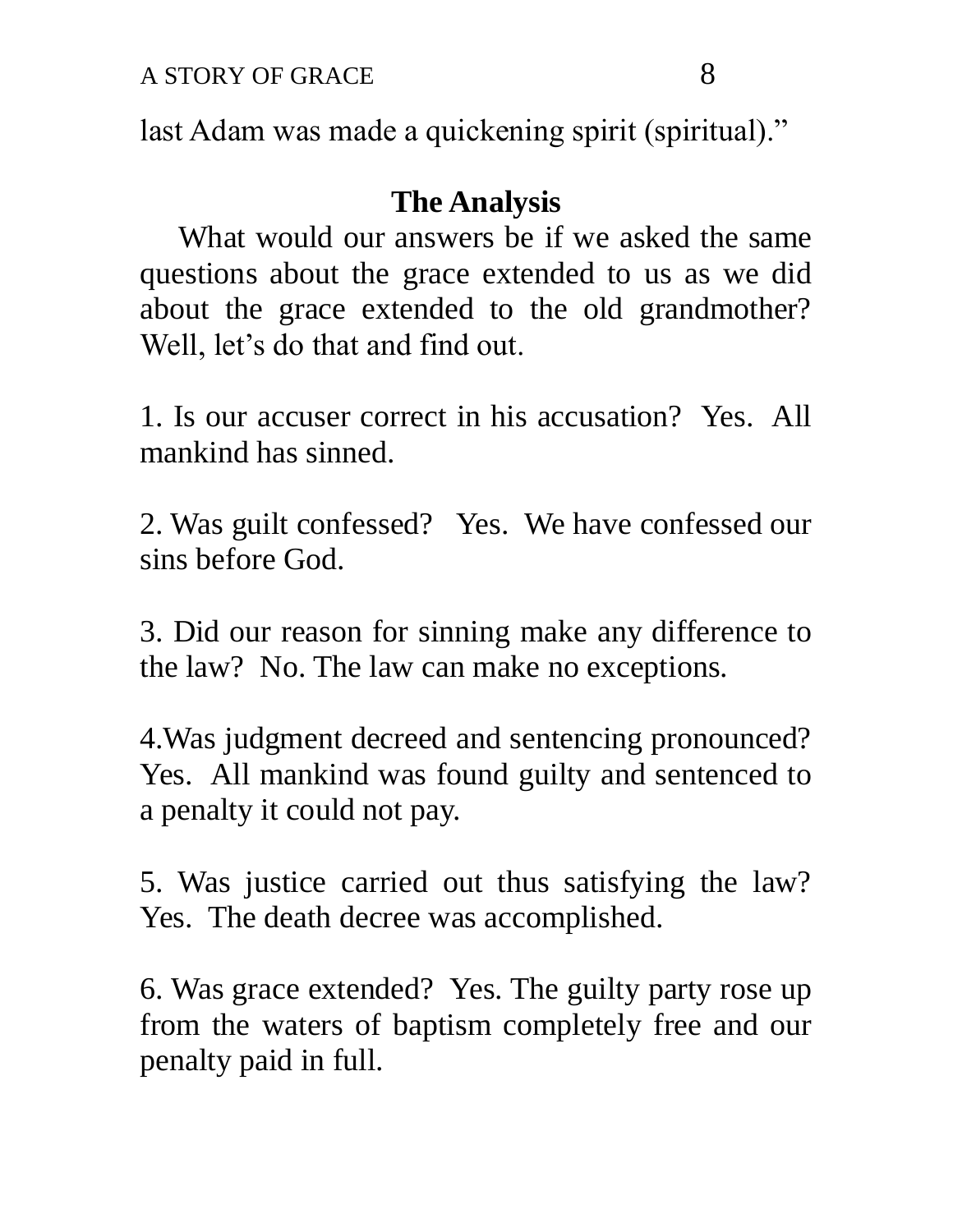A STORY OF GRACE 9

7. Did the guilty party do anything at all to deserve or earn the grace received? Not a thing; It was free, and there for us to accept.

8. Was the law done away? No. The law is still intact; and it's still against the law to disobey God.

#### **The Beauty of Grace**

 The law was not destroyed, and not one jot or tittle was changed, adjusted, eliminated, or passed from the law. That includes the Ten Commandments. Review Mathew 5:17-48 if you have any doubt. (Fulfill does not mean do away).

 9. Having received grace, are we now free from the law to continue in sin? As Paul said in Romans 3:31, "---God forbid; yea we establish the law."

 Also Romans 6:15-16 says, "What then? Shall we sin because we are not under the law, but under grace? God forbid. 16 Know ye not, that to whom ye yield yourselves servants to obey, his servants ye are to whom ye obey; whether of sin unto death, or of obedience unto righteousness?"

 But haven't we been told, maybe even read that the law was nailed to the cross? Does it really say that? Well let's go to the source and see. We read in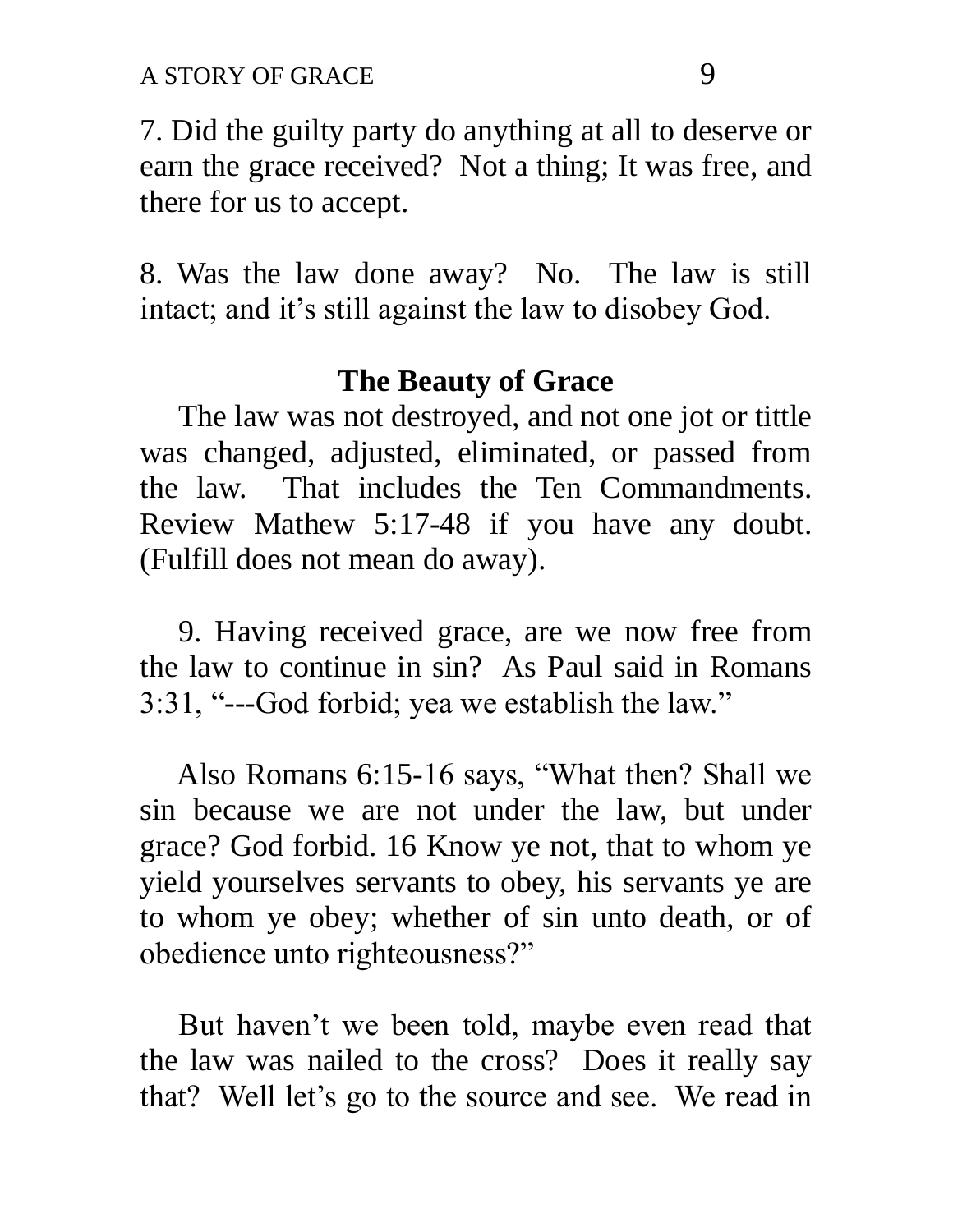Colossian 2:14; "having canceled out the *certificate of debt* consisting of decrees against us, which was hostile to us; and He has taken *it* out of the way, having nailed *it* to the cross." NASU.

#### **What Is A Certificate Of Debt?**

 The law is not a certificate of debt. It is never referred to in those terms. A certificate of debt is like an I.O.U. or a mortgage; a note that has to be paid. It was our *decree of guilt*, not the *law* that was nailed to the cross. The Man who was nailed to the cross paid the penalty that was decreed to us. If the law could have been done away, why would it be necessary for Jesus to die?

 You see it's not really an either/or question as Satan thought. It was not necessary to destroy mankind, and grace does not destroy or replace the law.

#### **But What Happened To God's Law?**

 Paul tells us in Hebrews 8:10, "For this is the covenant that I will make with the house of Israel after those days, saith the Lord; I will put my laws into their mind, and write them in their hearts: and I will be to them a God, and they shall be to me a people." But some will say, "That was for Israel, we are Christians and under the law of Christ."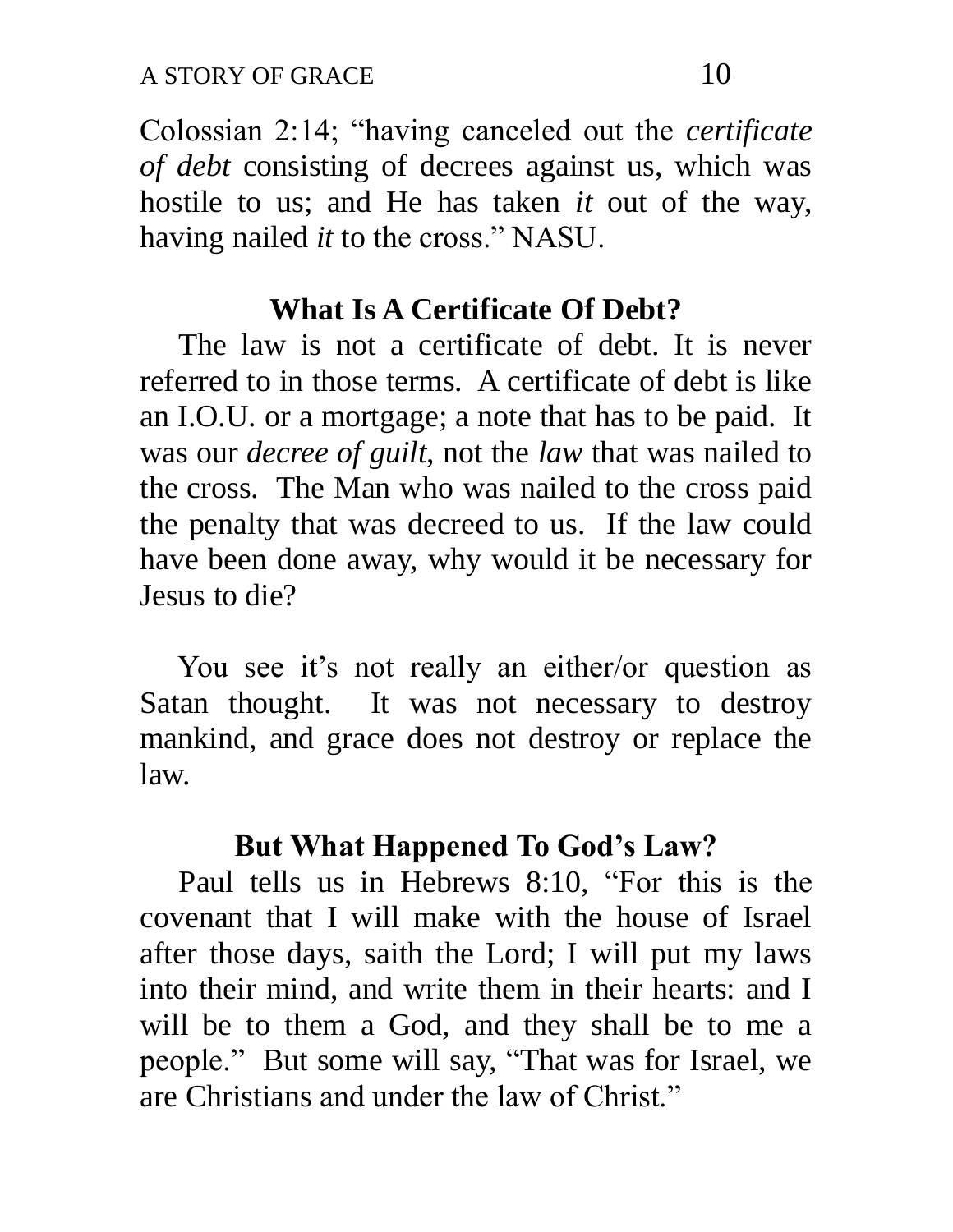Paul tells us, "There is neither Jew nor Greek, there is neither bond nor free, there is neither male nor female: for ye are all one in Christ Jesus" (Gal 3:28). Paul is quoting Jeremiah 31:31-33. These are the same laws God gave Israel and they are the same for both Jew and Gentile. By writing them in our mind, God has opened up our understanding of them. By writing them in our heart, our desire will be to obey them. In Romans 6:17 Paul tells us that we obey from the heart. If God's laws are not in your heart, you will find many seemingly logical reasons not to obey them, just as Eve did.

The Conclusion

10. Could we therefore conclude that -

- 1. The law was fulfilled?
- 2. Justice was done?
- 3. Our accuser was silenced?

4. Compassion (grace) won out over the law; yet the law is still intact, and always will be?

 I think we have no other choice but to say yes to all of the above. What about you?

 Isaiah, speaking of Christ, writes, "He will magnify the law and make it honorable (Isaiah 42:21). Magnify does not mean abolish, or change but to make larger, clearer more understandable, see